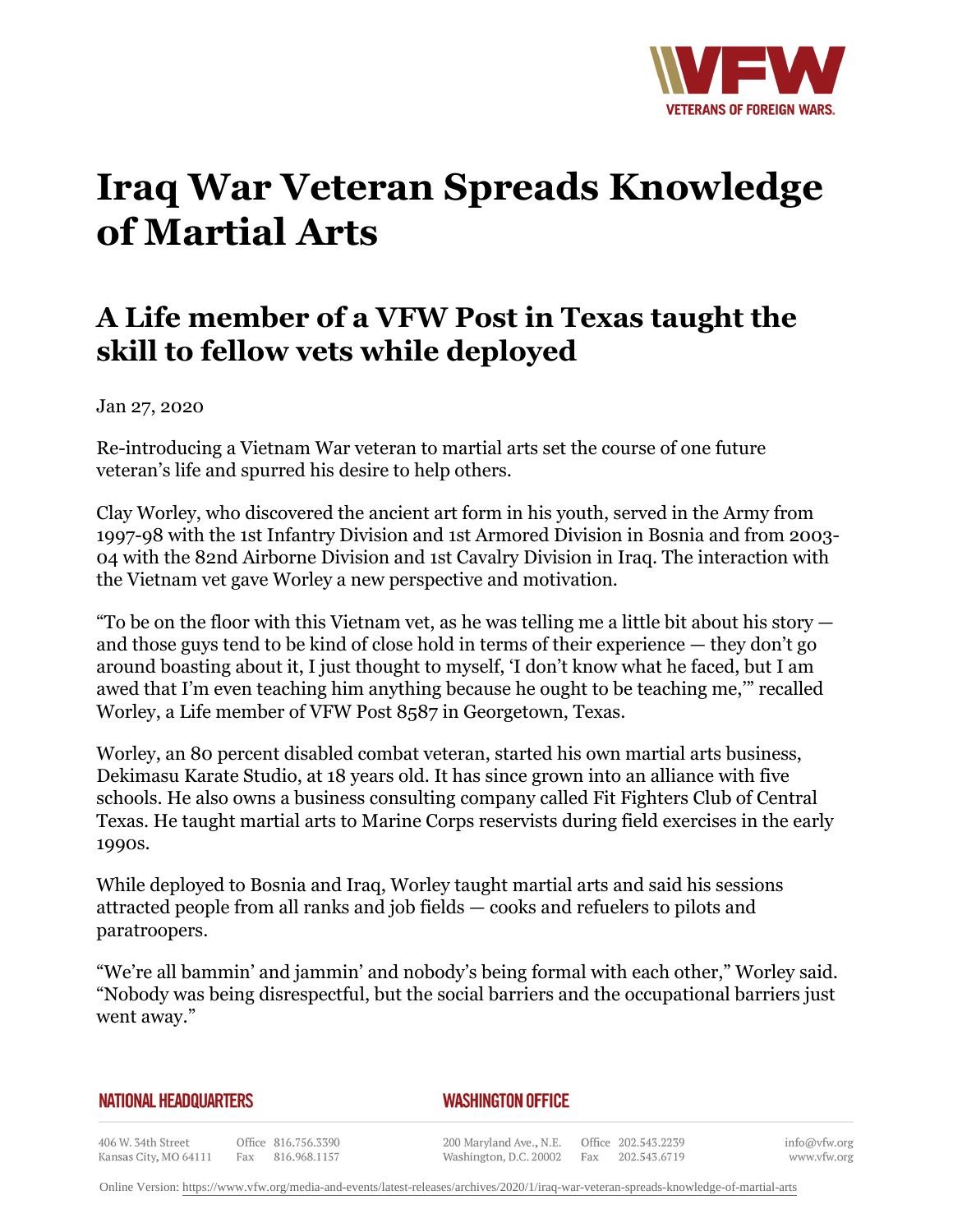In the mid-1990s, after earning his commission as a lieutenant, Worley instructed "platoonlevel" classes during physical fitness training. From 2001-03, while a member of the Texas National Guard, he instituted hand-to-hand combat training.

The sport, he said, is his passion and he wants to make sure it is "always affordable and accessible" to those interested in pursuing it.

"I want to share the knowledge," Worley said. "I don't want anybody to think that they got to crawl up some mountain in far east Asia and only after 30 years can they scratch the surface on what it's all about."

In addition to his work while on active duty, Worley has spent more than 10 years hosting fundraising seminars for veterans and their families, and teaching veterans individually and in group settings.

## **A 'Unique Approach'**

Working with veterans takes a "unique approach" that includes collaboration, patience and encouragement, according to Worley.

"You have to watch, listen and help each veteran find their own personal victory," he said. "You can't push and pull and drag a bunch of veterans across the floor when they're coming from different age levels, skill levels and fitness levels. You can't take the one-size fits all approach. It just doesn't work."

He also conducts a "needs evaluation" with vets to determine their goals.

"Especially in that first lesson, I'm watching and I'm listening," Worley said. "I'm not talking nearly as much. I'm giving them something to do according to their interest level."

Worley currently has 200 clients worldwide, and one instructor in his alliance runs a veterans program in Washington state.

Kathrin Sumpter, who is not a veteran, has worked with vets since 2007. She has been involved in martial arts for 28 years, and met Worley in 2008.

Sumpter incorporates Eye Movement Desensitization and Reprocessing (EMDR) into her approach. EMDR is a form of psychotherapy that uses eye movements to help manage symptoms of diagnoses such as PTSD.

She said martial arts movements require "left-brain, right-brain switching," such as performing five punches with one arm, then switching to the other. That "volley," she said, creates an isolation of the movements.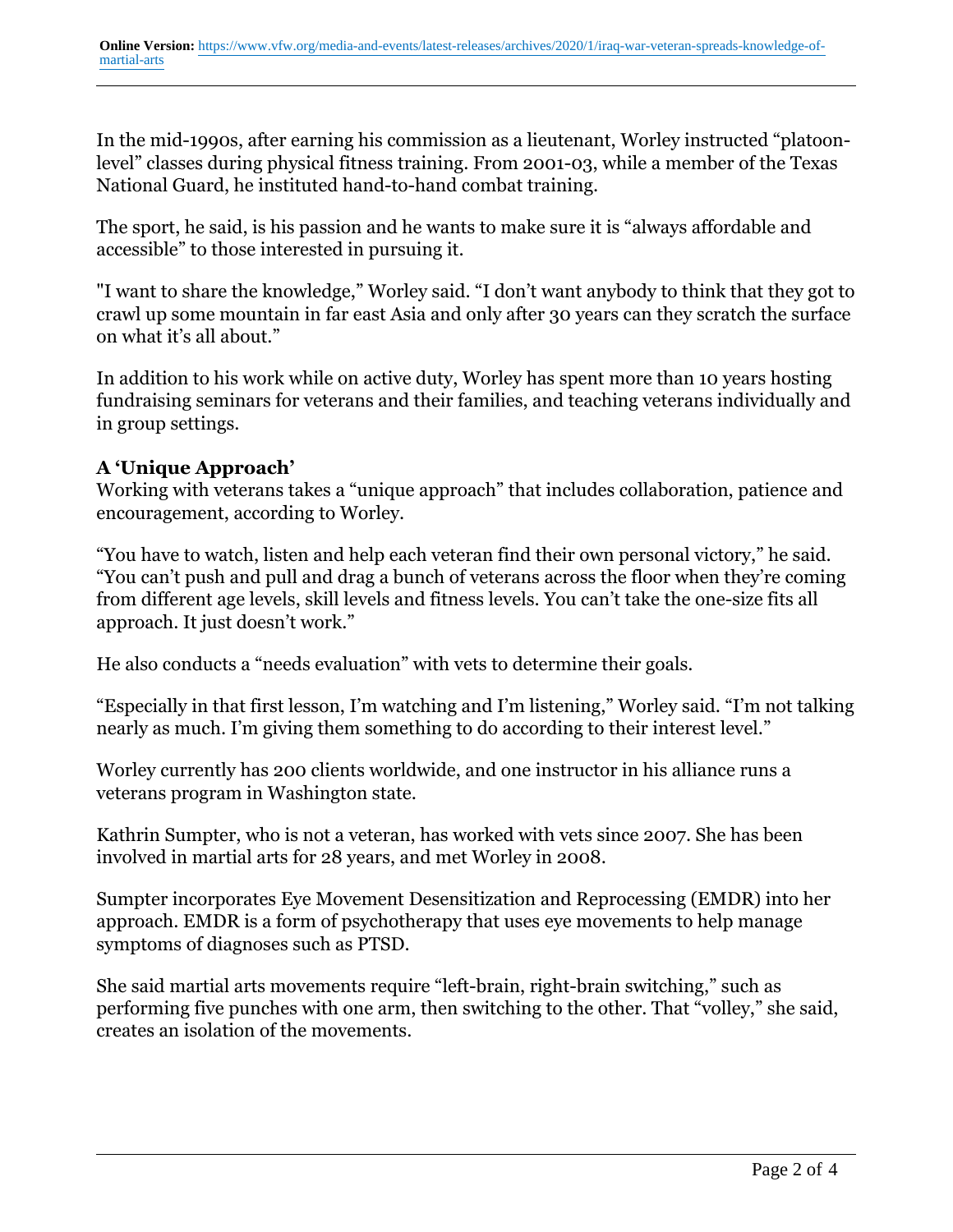"I've seen the effects of this dynamic exercise," Sumpter said. "[In these] very controlled, combative techniques, you can channel the combat into a logical … with purpose exercise, but it's combative."

### **Delivering a 'Good Experience'**

Worley said he has seen veterans leave sessions feeling better about themselves.

"You get smiles. You get looks of relief," Worley said. "And you know without them having to say, 'Thank you,' that you delivered a good experience for them."

Sumpter said she tailors her programs based on the individual needs of her participants.

One Vietnam War veteran, she said, came to class "in the throes of a panic attack." She helped him through the sessions by using a partner drill called the Hubud, which involves "three-count, hand-to-hand tactical and tactile" movements using elbows and forearms.

"I saw this guy go from bouncing off the walls, his shoulders dropped, the tightness in his voice left him right before my eyes," Sumpter said, adding that he became a "grounded person."

Vietnam War veteran and fellow martial artist Steven Jimerfield began his martial arts training in 1966, prior to his deployment. He served with the Coast Guard from 1967-68 on the USCGC Gresham and 1968-69 and 1970 on the USCGC Taney as a boatswain's mate 1st class.

While never officially diagnosed, Jimerfield said fellow vets have told him he shows signs of PTSD. He said he has felt guilt over not seeing "the action a lot of guys did" in Vietnam, but also believes symptoms stem from his experiences in his law enforcement career.

Jimerfield worked in Coast Guard Intelligence as a criminal investigator and later for the Alaska Department of Public Safety. He retired after 30 years with the Alaska State Troopers, the last seven spent overseeing one-on-one control tactics training.

As the years go by, he said, he has noticed symptoms more frequently.

"When I was coming out of my last knee surgery, I had a flashback," Jimerfield said. "When I was coming out of anesthesia, I had a nurse who has worked with veterans, and she held my hand and she talked to me and told me I was home. I was OK. I was safe. It was really touching."

Jimerfield, who has been practicing martial arts for 50 years, said when he teaches classes and helps others, he is "pushing" his PTSD symptoms in a different direction.